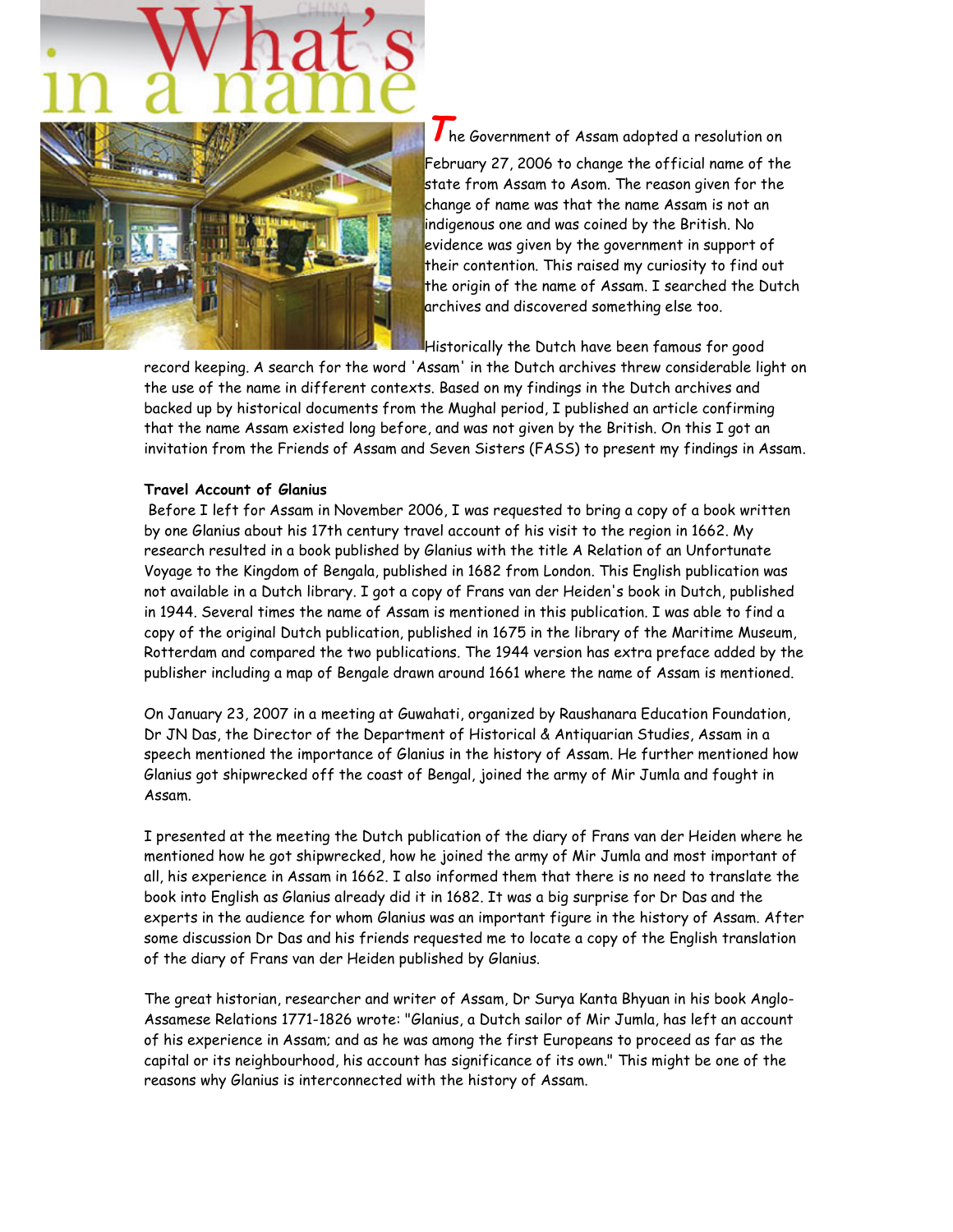

Through the internet I was able to consult different libraries of the world and located copies of Glanius' publication — A Relation of an Unfortunate Voyage to the Kingdom of Bengala. But they were all on microfilms. Due to the copyright restrictions it was not possible to get the documents printed. My research led me to the Goethals Library and Research Centre, Kolkata. My correspondence with Father Felix Raj of St Xavier's College, Kolkata opened the doors to get a copy of the book published by Glanius in 1682.

#### Did Glanius at all visit Assam?

 I went through the book. It is not a complete translation of the diary of Frans van der Heiden. In the book I got an answer to another puzzling question. Why many researchers and historians mentioned that Glanius accompanied Mir Jumla in his expedition to Assam? Why the name of Frans van der Heiden is not mentioned? In the English translation of the publication by Glanius, he used first person to describe his

experience and gave the impression that he served in the army of Mir Jumla. In this publication I could not find a reference to the name of Frans van der Heiden. In the past, most probably some of the researchers in the English-speaking world did not have access to the original diary published in Dutch by Frans van der Heiden. They used the English translation by Glanius. Hence, they took it for granted that Glanius was the Dutch sailor who went to Assam with Mir Jumla's army. One mystery is now solved.

As for Frans van der Heiden, after serving Mir Jumla for 15 months, he left Dhaka and sailed down for 15 days to 'Hougli'. By 1663-end they sailed to Amsterdam. On their way back their ships were attacked by the British. He was taken prisoner and was imprisoned in St Helena. At the end of 1673 Van der Heiden returned home via England. The first edition of his diary under the name Vervarelyke Schipbreuk van't Oost-Indisch Jacht Ter Schelling was published in the summer of 1675 by Johannes van Sommeren and Jacob van Meurs of Amsterdam. It was a big success. Frans van der Heiden did not live long to enjoy the earnings from his book as he died six years later at the age of 43 and said to be buried at the Heiligeweg cemetery.

#### Who is Glanius?

 Who is Glanius who translated the original book from Dutch into English? Was he a Dutch? Was he an Englishman or a Frenchman? Glanius not only translated the book of Frans van der Heiden from Dutch to English but, so far known, also translated two other Dutch publications to English, and yet another one to French. All the three publications are related to ships and sailors. But still they did not give the answer if Glanius was of Dutch, English or of French origin?

In my search for Glanius I came in contact with academicians and writers who mentioned Glanius in their publications. Almost all of them mentioned or referred that Glanius accompanied Mir Jumla to Assam. I came across a book by Glanius with the following introduction (title): "A new voyage to the East-Indies, containing an account of several of those rich countries, and more particularly of the kingdom of Bantam". This edition was printed for H Rodes, Next door to the Bear Tavern near Bride Lane in Fleet Street, 1682. I am not yet able to locate the original Dutch publication.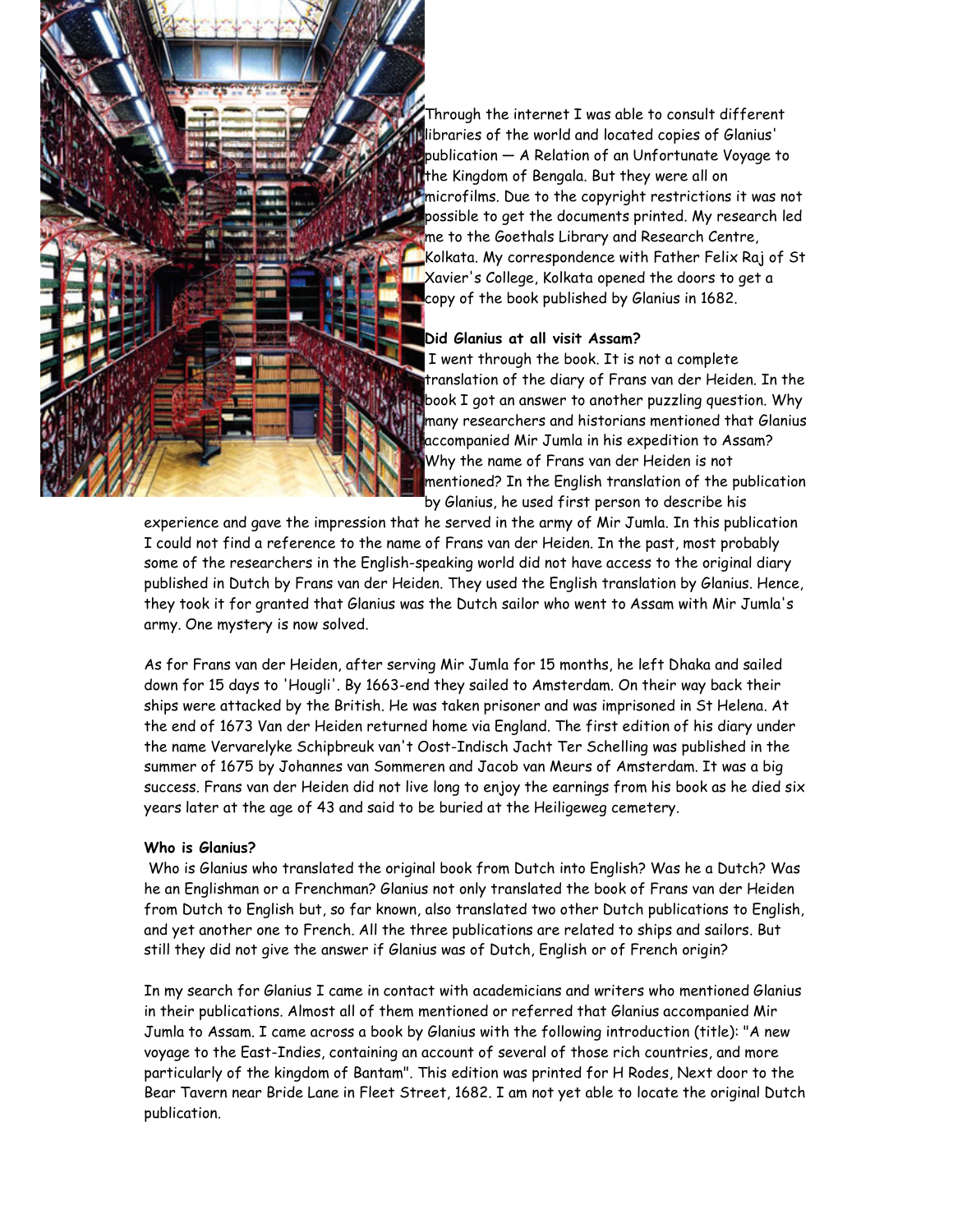Further research on Glanius led me to the publication of the book of Jan Janszoon Struys. His third and last voyage started in 1647 and he returned home in 1673. Struys was a sail-maker and worked amongst other for the Tsar. This gave him ample opportunity to sail to different destinations. This book, first published in 1681, was also translated by Glanius into English.

## Glanius was not Frans van der Heiden

 Dr Willem van Schendel of University of Amsterdam confirmed that Glanius is definitely not the author of the book. In the bibliography of books of University of Sorbonne, Paris, category Centre de Recherche sur la Littérature des Voyages, Glanius is mentioned as a 'Copiste'. That Glanius was not Van der Heiden is also mentioned in Asia in the Making of Europe by Donald F Lach and Edwin J van Kley — published by the University of Chicago Press.

"In 1682, for example, a translation of Jan Janszoon Struys' first voyage appeared under the name of Glanius, which must have been the pseudonym of the translator or translator pirate... It is not a very reliable translation, and it is augmented by long descriptions apparently pilfered from other works. In the same year, also under Glanius' name, a translation appeared of Franz Janszoon van de Heiden's relation of his shipwreck off the coast of Bengal."

In the book A Voyage to East Indies  $8 -$  also written in first person  $-$  Glanius mentioned that they set sail on December 26, 1667. On this date Frans van der Heiden was a prisoner in Malta. The third publication, the voyage of Jan Janszoon Struys by Glanius mentions that the voyage started in 1647 and ended in 1673.

From the different publications mentioned in this article and from the diary of Frans van der Heiden, it can be safely confirmed that it was Frans van der Heiden who went to Assam and fought with the army of Mir Jumla and not Glanius. From the diary of Van der Heiden we know that he left India at the end of 1663 and arrived in Amsterdam in the summer of 1673.

#### WHO WAS THEN THIS GLANIUS?

 Glanius must have been a person interested in or active in the maritime field. He knew about the ships, sailings and far off ports they visited and the commerce and trade they carried out. He had an intimate knowledge of these subjects. Besides Dutch, he knew English and French. All three books translated by him relate to voyages and commerce. As Glanius used words like East Indies, kingdom of Bantam, etc my feeling is that he was Dutch and not an English or Frenchman.

In those days it was customary to use Latinized names. For example, Gerrit Gerritszoon, the famous Dutch humanist was known as Desiderius Erasmus Roterodamus. Hugo de Groot, philosopher, poet, playwright and Christian apologist who laid the foundation for international law, was known as Hugo Grotius. Christopher Columbus (Cristoforo Colombo), Nicolaus Copernicus (Mikolaj Kopernik, Nikolaus Koppernigk), Nostradamus (Michel de Nostredame), are some of the other famous Latinized names. So Glanius might be also a Latinized Dutch name.

It seems that after more than 400 years it is difficult to obtain information about the background of Glanius. What was his nationality? Where did he live? What was his profession? Why was he so much interested in translating Dutch publications on voyages? Why did he publish the books in first person? The search for Glanius still continues.

The diary of Frans van der Heiden and the map of Bengale cartographed in 1661 have also proved that the name Assam was not coined by the British. The government of Assam seems to have